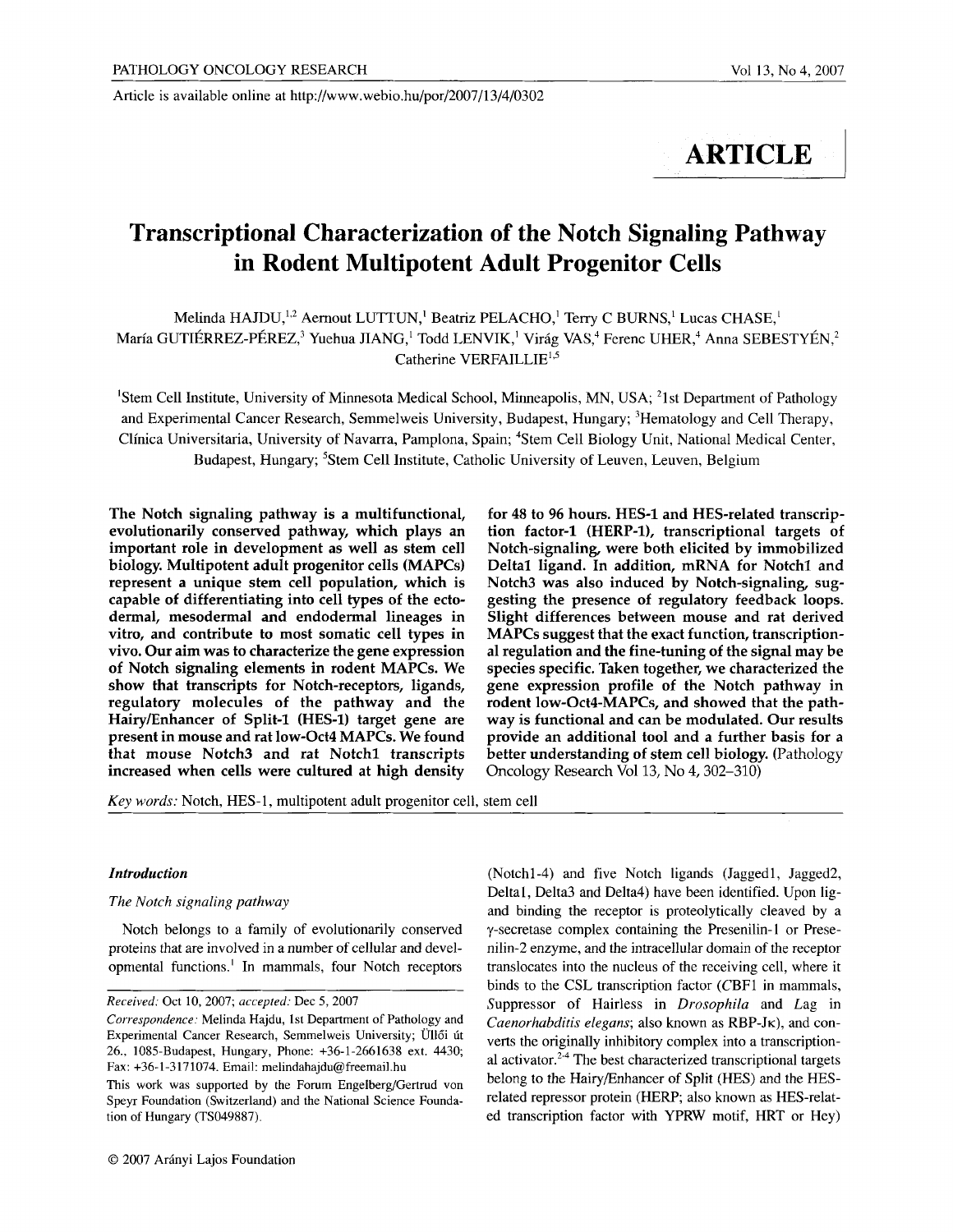families.<sup>4</sup> HES and HERP are basic helix-loop-helix transcription factors that negatively regulate the expression of downstream target genes, such as tissue specific transcription factors, regulating lineage-specific differentiation. HES and HERP proteins also repress transcription through the formation of homodimers and binding DNA directly - such direct target genes may be the Mashl proneural transcription factor and the CD4 protein in T-cells. Indirect repression is also possible by binding and sequestering other transcription factors – for example the muscle-specific factor MyoD, or the coactivator  $p300 -$  and preventing their complex formation with transcriptional partners. 4's

Several molecules have been described which regulate Notch function. Deltex is an E3 ubiquitin ligase, which may cooperate with Notch both in an agonistic and antagonistic manner, and may participate in signaling pathways - at least in part - independently of Notch.<sup>6</sup> The Numb adapter protein promotes the ubiquitination and degradation of Notchl, thereby negatively regulating Notch function.<sup>7,8</sup> Signal transduction can be differentially modulated through receptor glycosylation by the family of the Fringe glycosyl-transferases (Lunatic, Manic and Radical Fringe), attenuating Jagged-mediated signaling and potentiating Delta-mediated signaling.<sup>9</sup>

# *The importance of Notch signaling in stem cells and cell fate specification*

Throughout development, Notch-signaling regulates cell fate determination by inhibiting differentiation along default pathways, and allowing cells to adopt alternative cells fates when proper signals are delivered.<sup>10</sup> This phenomenon is called lateral inhibition. However, Notch can also instructively promote cell differentiation, such as during glial development.<sup>11</sup> The diverse roles of Notch in stem cell systems and in embryonic development are highlighted by a number of studies involving genetically engineered animals and *in vitro* approaches. 12

Several stem cell types were shown to express elements of the Notch pathway.<sup>12-14</sup> Notch1, 2 and 3 receptors, Delta1 and HES-1 were identified in embryonic stem cells (ESCs) on the mRNA or protein level. 1416 Many components of the Notch pathway are also expressed in the precursor cells of the developing vertebrate central nervous system, $17$  and the activity of the pathway is required for the maintenance, but not the generation, of mouse neural stem cells, and it promotes survival of neural stem cells *in vitro* and *in vivo*.<sup>18,19</sup> Cancer stem cells share several properties with normal, nonneoplastic stem cells, and they have been implicated to utilize similar signaling pathways. Interestingly, the blockade of Notch signaling results in the depletion of stem-like cells and suppresses tumor formation in medulloblastomas, which are thought to arise from primitive neural stem or precursor cells.<sup>20</sup> The delicate balance between stem cell self-renewal

and differentiation has to be tightly controlled by a network of signaling routes, in which Notch cross-talks with several other pathways, such as the Wnt,<sup>21</sup> the PKB/Akt/mTOR<sup>22</sup> and the JAK/STAT pathway.<sup>18,23</sup>

The Notch pathway is also active in mouse hematopoetic stem cells and its function is necessary to maintain an undifferentiated state and to prevent lineage commitment.<sup>21</sup> Immortalized, pluripotent, cytokine-dependent hematopoetic cell lines can be established by transfection with a constitutively active Notch1 construct. $24$  Ligand-activated Notch enhances the proliferation of hematopoetic stem and progenitor cells, and regulates their differentiation potential.<sup>25,26</sup> However, inhibitory effects of the ligands have also been published, $^{27}$  which suggests that responsiveness to Notchsignals is likely to be cell type and context dependent.<sup>13</sup> The role of Notch-signaling has been demonstrated in endothelial arteriovenous specification as well. 28

#### *Multipotent adult progenitor cells*

Stem cells have gained tremendous scientific interest in the last decade as they hold great potential for the treatment of degenerative or inherited diseases. Embryonic stem cells are pluripotent and can differentiate to virtually all cell lineages; however, undifferentiated embryonic stem cells are prone to teratoma formation when injected *in vivo,* and the creation of human embryonic stem cells remains ethically  $control<sub>29</sub>$  Tissue specific adult stem cells were originally thought to have more restricted potential, but research in recent years has shown that they may still be capable of differentiating into cells other than the tissue of origin.<sup>30</sup> However, this remarkable plasticity is currently difficult to exploit in a therapeutical setting. Multipotent adult progenitor cells may represent a new, clinically useful and ethically acceptable source of pluripotent stem cells.

Multipotent adult progenitor cells (MAPCs) have been isolated from the adherent fraction of mouse, rat and human bone marrow cells, as well as murine muscle and brain.<sup>31-33</sup> MAPCs can differentiate into several ectodermal, mesodermal and endodermal cell types in vitro,  $34.35$  and transgenes from at least some of the lines have been demonstrated in almost all cell types of the three germ layers after injection of MAPCs into a mouse blastocyst. They can be maintained in culture for more than 120 population doublings with a normal karyotype. Of note, cell lines with different expression levels of the transcription factor POU5F1 (Oct4) are isolated from murine and rat bone marrow when cultured under MAPC conditions.<sup>36,37</sup> Cells with higher expression levels of POU5F1 (ACT levels compared with the housekeeping gene GAPDH between 2 and 8; high-Oct4 MAPCs) appear to differentiate more robustly to endothelial and endodermal cell types $37$  compared with cells expressing lower levels of POU5F1 ( $\Delta$ CT levels compared with the housekeeping gene GAPDH >8; low-Oct4 MAPCs). It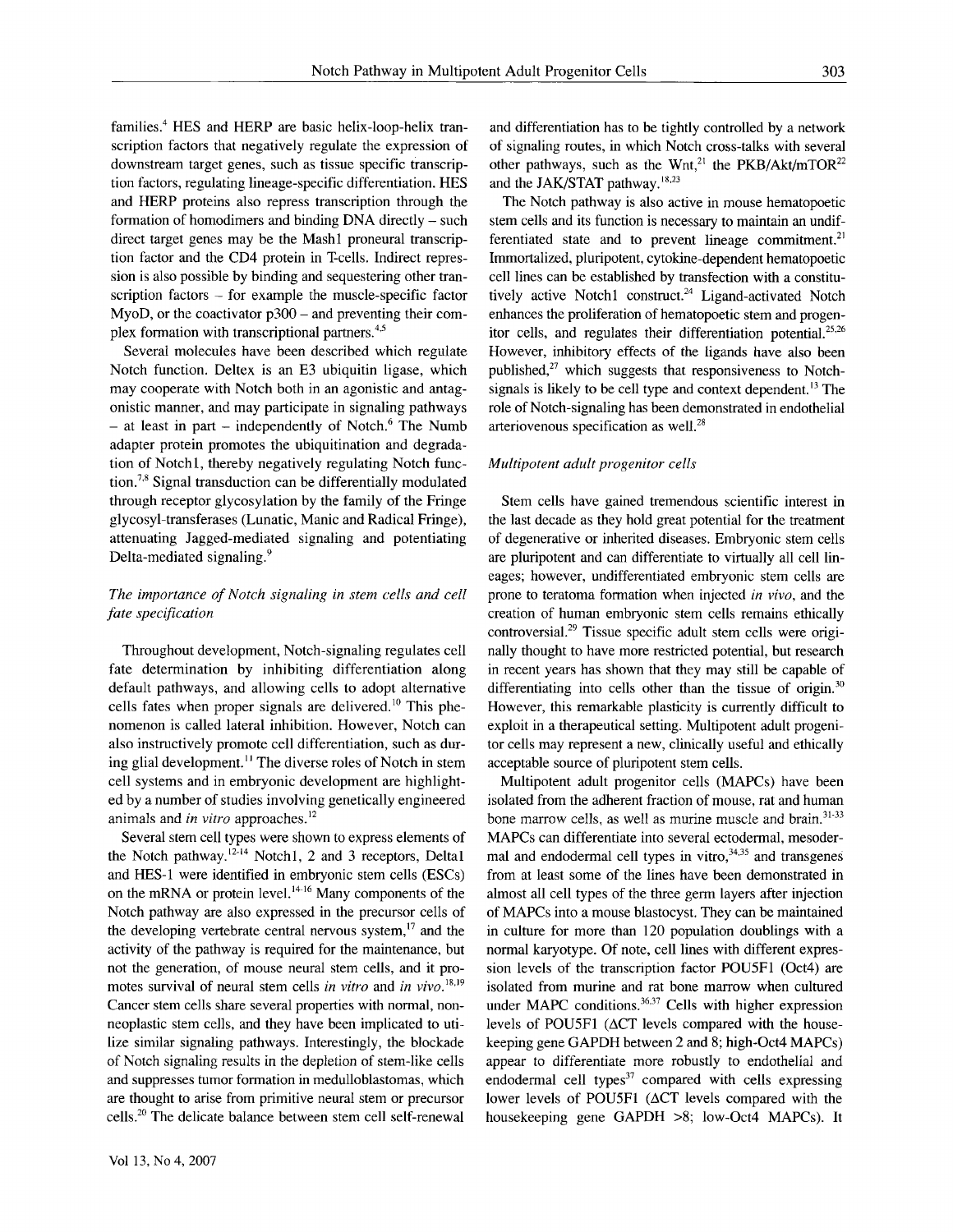remains unknown whether the phenotype of MAPCs is culture induced or exists as such in vivo. However, Anjos-Afonso et al, terming the cells pre-MSC, have isolated cells from mouse bone marrow based on SSEA1 expression, a cell surface determinant also present on ESCs. 38 SSEAI+ cells express Oct4 and SSEA1- cells do not express Oct4 upon isolation from bone marrow. Furthermore, SSEA1 cells cannot be induced to express Oct4 in culture, suggesting that if MAPCs are created in vitro, they can only be created from a subpopulation of tissue cells.

The routine use of MAPCs has been hampered by the requirement of tedious culture conditions and very low cell density, 36 which is crucial for maintaining the stem cell phenotype; high cell density gradually leads to the loss of stem cell properties, more so in populations of cells that express lower levels of POU5F1 (Park Yet al, manuscript in preparation). The reason for this is not known, but soluble factors as well as cell contact dependent interactions may play an important role. Preliminary gene expression array data showed that the expression of Notch3 and HES-1 increased when MAPCs expressing low levels of POU5F1 were allowed to proliferate to confluence (Lenvik T, Verfaillie CM, unpublished observations). Given the importance of Notch in cell-cell interactions, and its role in stem cell maintenance and differentiation, it is likely to contribute to the biological properties of MAPCs as well.

In the present work we characterized the gene expression of Notch pathway elements in rodent MAPCs expressing Oct4 albeit at low level, which provides a functional basis for the modulation of the signal. In addition, several components of the pathway were identified, which were themselves target genes of Notch signaling.

#### *Materials and Methods*

#### *Cell isolation and culture*

Mouse and rat multipotent adult progenitor cells (MAPCs) were isolated from the bone marrow, brain and skeletal muscle of 3-5 week old ROSA26 mice and from the bone marrow of Sprague-Dawley rats and cultured with a modification of a previously described procedure.<sup>33</sup> All protocols were approved by the University of Minnesota Institutional Animal Care and Use Committee. Briefly, cells were seeded on plates coated with 10 ng/ml (for rat) or 100 ng/ml (for mouse) fibronectin (FN; Sigma, St. Louis, MO) in expansion medium at  $6x10^5$  cells/cm<sup>2</sup> and cultured at high density for 3-4 weeks. After 3-4 weeks, CD45+/Ter119+ cells were depleted using micromagnetic beads (Miltenyi Biotec, Auburn, CA), replated at 10 cells/well in FN coated 96-well plates and expanded at densities between 100 and 1000 cells/cm<sup>2</sup>.

MAPC expansion medium consisted of 60% DMEM-Iow glucose (Gibco BRL, Carlsbad, CA) and 40% MCDB-201

(Sigma) supplemented with 1X insulin-transferrin-selenium (ITS) (Sigma), IX linoleic acid-bovine serum albumin (LA-BSA) (Sigma),  $10<sup>9</sup>M$  dexamethasone (Sigma),  $10<sup>-4</sup>M$  ascorbic acid 2-phosphate (Sigma), 100 units of penicillin/1000 units of streptomycin (Cellgro, Herndon, VA), 2% fetal bovine serum (FBS; Hyclone, Logan, UT), 10ng/ml hPDGF-BB (R&D Systems, Minneapolis, MN), 10 ng/ml mEGF (Sigma) and 1000 units/ml mLIF (ESGRO, Temecula, CA). In certain mouse cell cultures dexamethasone was omitted, ITS was replaced by IX SITE supplement (Sigma), LA-BSA was reduced to 0.2X, and Chemically Defined Lipid Concentrate (Gibco),  $0.8$  mg/ml BSA (Sigma) and  $55 \mu M$   $\beta$ -mercaptoethanol ( $\beta$ -ME, Gibco) was added. Mouse cells were grown on plates (Nalge Nunc International, Rochester, NY) coated with 100 ng/ml FN in 5% CO<sub>2</sub> and 5% O<sub>2</sub> in a humidified chamber. Rat cells were grown in flasks (Coming, Corning, NY) coated with 10 ng/ml FN in 5% CO<sub>2</sub> and  $20\%$  $O<sub>2</sub>$  in a humidified chamber. Cell density (200-1000 cells/cm<sup>2</sup>) was maintained by detaching cells with  $0.25\%$ trypsin (Cellgro) and replating every 36-48 hours. Photographs were taken on a Zeiss microscope with a Nikon Coolpix digital camera.

Cells were cultured at high density  $(>2x10^4 \text{ cells/cm}^2)$  to assess density-dependent changes. Tri-lineage differentiation potential of MAPCs was determined as described previously.<sup>33</sup>

The R1 mouse embryonic stem cell line was a kind gift from Dr. Janet Rossant (Mount Sinai Hospital, Toronto, Canada).

# *Cell cultures with Delta-1<sup>ext-1gG</sup>*

Delta- $1^{ext-legG}$  – a ligand of the Notch receptor – was kindly provided by Irwin D. Bernstein (Fred Hutchinson Cancer Research Center, Seattle, WA, USA). Four-well plastic chamber slides-(Nalge Nunc) or 24-well plates (Coming) were coated overnight at  $4^{\circ}$ C with 10  $\mu$ g/ml Delta-1<sup>ext-IgG</sup> in 10 ng/ml FN. Control wells were coated with  $10 \mu g/ml$ hlgG (Sigma) in 10ng/ml FN. (A second control was also included with cells grown on FN only - values from the two types of control were not different from each other.) Mouse or rat MAPCs were seeded at  $5x10^4$  cells/well in complete MAPC expansion medium (= medium with growth factors) or in medium without PDGF-BB, EGF, LIF and  $\beta$ -ME (= medium without growth factors), and cultured in a humidified chamber.  $CO<sub>2</sub>$  and  $O<sub>2</sub>$  concentrations corresponded to MAPC culture conditions as per cell type. Cells were lysed for RNA after 48 or 96 hours.

#### *RNA isolation and quantitative real-time PCR*

RNA was extracted with the RNeasy Mini kit (Qiagen, Valencia, CA) and treated with DNAse (DNA-free<sup>TM</sup>; Ambion, Austin, TX). Reverse transcription was per-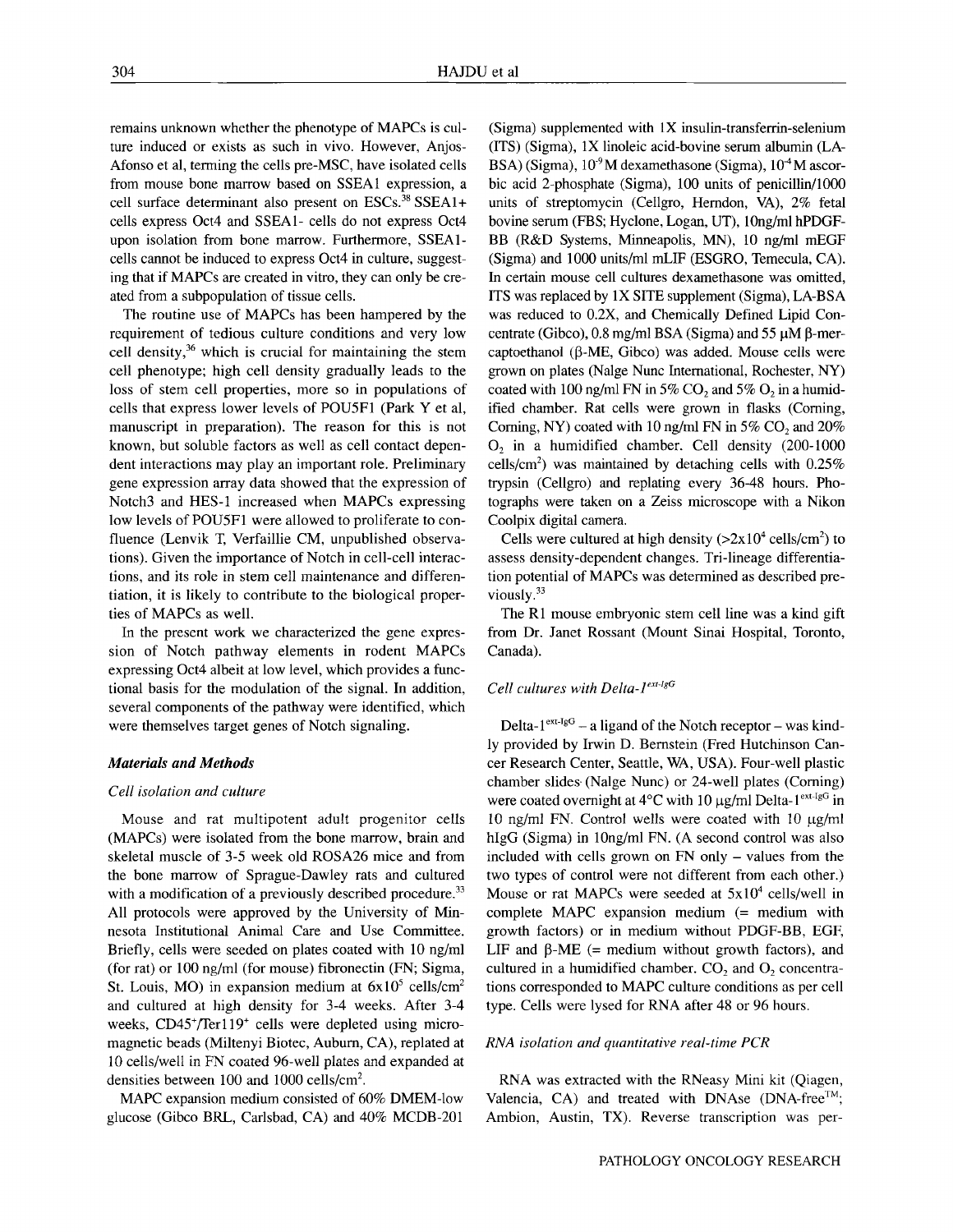| Target gene          | Forward primer              | Reverse primer                 |
|----------------------|-----------------------------|--------------------------------|
| Mouse and rat Notch1 | TGGAGCTACCTGCACTGACTATC     | TCTCCTCGGAGCAGTTAGACC          |
| Mouse Notch2         | CAAAGAAAGCCAAGGCTGAG        | GTTCTGCCTGAGGAGGAGTG           |
| Rat Notch2           | CCTGAACGGGCAGTACATTT        | <b>GCGTAGCCCTTCAGACACTC</b>    |
| Mouse and rat Notch3 | <b>ATACACTGGCCCCTTCTGTG</b> | GTCGAGGCAAGAACAGGAAA           |
| Mouse Notch4         | TGAATCGGAGGTTCTGGATG        | <b>CCACAGAAGACGGCTGACA</b>     |
| Mouse Jagged1        | AAAGACCACTGCCGTACCAC        | GGGGACCACAGACGTTAGAA           |
| Mouse Jagged2        | <b>CTGCCATGAAAACATTGACG</b> | CGTTGGGATTGATGTCACAG           |
| Mouse Delta1         | CTGTGACAAACCAGGGGAGT        | GACAACCTGGGTATCGGATG           |
| Mosue Delta4         | CAGAGACTTCGCCAGGAAAC        | <b>TCATTTTGCTCGTCTGTTCG</b>    |
| Mouse HES-1          | ACACCGGACAAACCAAAGAC        | <b>ATGCCGGGAGCTATCTTTCT</b>    |
| Rat HES-1            | AAAGATAGCTCCCGGCATTC        | CCTCACACGTGGACAGGAA            |
| Mouse HERP1          | GCGTCGGGATCGAATAAATA        | AGCATGGGCATCAAAGTAGC           |
| Mouse CBF1           | CTCCACCCAAACGACTCACTA       | <b>GAAGAATGAGCACTGTTTGATCC</b> |
| Mouse Deltex1        | CTCCCCGTGAAGAACTTGAA        | CACGTCGCTTTTGCTTACTG           |
| Mouse Numb           | CGGGAAAGAAAGCAGTGAAG        | AGTGGTGCCATCACGACATA           |
| Mouse Presenilin-1   | AAGTACCTCCCCGAATGGAC        | <b>TCAGCCATATTCACCAACCA</b>    |
| Mouse Presenilin-2   | CGTGTCGTGTTTACTTCGTGA       | CTGGTGACAAGACAGGTAGCAC         |
| Mouse Lunatic Fringe | CTGCAAGATGGCTGTGGAGTA       | CGGAGGTTGACGTAGTTGTCAT         |
| Mouse Manic Fringe   | CGTGGTCACCAACTGTTCTG        | GCTTGCCCACATAGACATCA           |
| Mouse Radical Fringe | <b>CTGCCGTCTGGTGCTATTTT</b> | AAAGCTCCCTCAACCCTGTT           |
| Mouse Oct4 (POU5F1)  | <b>CCAATCAGCTTGGGCTAGAG</b> | CCTGGGAAAGGTGTCCTGTA           |
| Rat Oct4 (POU5F1)    | CTGTAACCGGCGCCAGAA          | TGCATGGGAGAGCCCAGA             |
| Mouse GAPDH          | CATGGCCTTCCGTGTTCCTA        | CTGGTCCTCAGTGTAGCCCAA          |

*Table 1.* **Primers used for qRT-PCR** 

formed with the SuperScript<sup>™</sup> First Strand Synthesis kit (Invitrogen, Carslbad, CA). Twenty-five ng cDNA underwent 40 cycles of amplification (ABI PRISM 7700; Perkin Elmer, Applied Biosystems, Foster City, CA) with a two step PCR reaction (95°C for 15 seconds, 60°C for 60 seconds) after initial denaturation (95°C for 10 minutes) with 100nM of each primer and 1X SYBR@ Green PCR Master Mix (Applied Biosystems). Primers used are listed in Table 1. Gene expression was normalized to the GAPDH housekeeping gene. Rat GAPDH primers were purchased from Applied Biosystems (TaqMan@ Rodent GAPDH Control Reagents).

# *Statistics*

Paired Student's t-test was applied to evaluate significance; p<0.05 was considered statistically significant. Statistical analysis was performed using Microsoft Excel.

#### *Results*

#### *Characterization of mouse and rat low-Oct4 MAPC*

As we have recently described, isolation of clonal populations of cells under MAPC conditions yields populations of cells expressing variable levels of the ESC transcription factor Oct4 (POU5F1). $36,37$  The cells used in the current study expressed relatively low levels of Oct4: for the

murine cells used,  $\Delta CT$  values of Oct4 compared with GAPDH were between 15 and 18; for rat cells the  $\triangle$ CT values were between 11 and 15.

#### *Notch-pathway profile in mouse MAPCs*

The presence of Notch pathway transcripts was determined by real-time PCR in bone marrow derived mouse MAPCs; in addition, brain and muscle derived lines were included in some cases.

We found that transcripts for elements functioning at distinct levels of the signaling cascade were present in mouse MAPCs. Notch1, 2 and 3 receptors, the Jaggedl ligand, HES-1, Presenilin-1 and -2, CBF-1, Lunatic Fringe and Radical Fringe, and Numb transcripts were abundant in mouse MAPCs. Jagged2, Deltal, Notch4, Delta4, HERP-1, Deltex and Manic Fringe were expressed at low to undetectable levels.

When mouse MAPCs were compared to mouse ESCs, we found that Notch1 expression was similar in the two cell types; Notch2 expression was lower (about 6-fold), Notch3 expression was substantially higher (about 32 fold) and HES-1 expression was slightly higher (two to threefold) in mouse ESCs. Notch4, Jaggedl and 2, Deltal, Presenilins, CBF-1, Lunatic Fringe, Manic Fringe, Radical Fringe and Numb were readily detectable; HERP-1 and Deltex were moderately expressed in mouse ES cells. Delta4 was absent in mouse ESCs as well.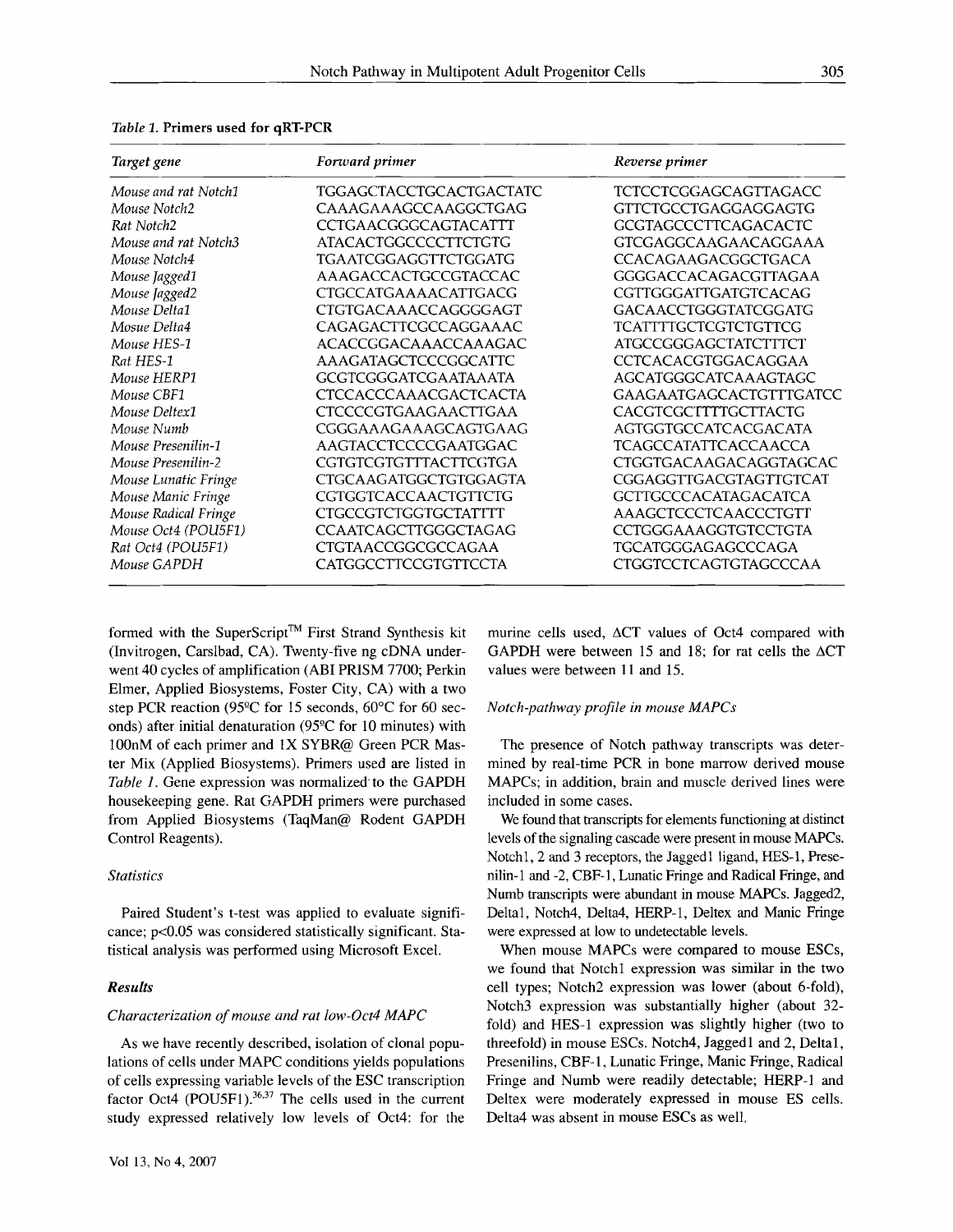

*Figure 1. Cell density dependent gene expression in (a) mouse and (b) rat low-Oct4-MAPCs. Relative gene expression of cells cultured at high cell density compared to cells cultured at low (MAPC) density (=1, indicated as a dashed line). Values are normalized to GAPDH. (GF: medium with EGF, PDGF and LIF; no GF: medium without EGF, PDGF and LIF; means and SD are shown for two to three independent experiments.)* 

# *High cell density differentially regulates gene expression of Notch pathway elements*

To assess short-term transcriptional changes induced by high cell density, mouse and rat MAPCs were cultured at  $5x10<sup>4</sup>$  cells/well in 4-well chamber slides in medium with or without EGF, PDGF and LIF, and gene expression was evaluated after 48 and 96 hours. Expression levels of Notchl, Notch2 and HES-1 in mouse MAPCs were not significantly altered upon maintenance at high cell density. However, Notch3 was significantly up-regulated in cultures with high cell density, which could still be observed after 96 hours *(Fig. la);* HERP-1 was also up-regulated at 48 hours, but its levels were still low and fell back to almost control values after 96 hours (not shown).

High cell density also influenced Notch-receptor expression in rat MAPCs *(Fig. lb):* Notch-1 transcripts increased at 48 hours in medium with growth factors, and both at 48 and 96 hours in medium without growth factors. Notch-2 and Notch-3 expression was increased, albeit to a lesser extent. Changes in HES-I expression were moderate. Taken together, mRNA expression of Notch-pathway components were differentially regulated by cell density in both murine and rat MAPCs.

# *Elements of the Notch pathway are target genes of Deltal signaling in mouse and rat MAPCs*

To test whether the Notch ligand Deltal can elicit signaling through Notch receptors, MAPCs were cultured on platebound Delta-1<sup>ext-IgG</sup> in MAPC medium with or without growth factors. Deltal treatment significantly increased HES-1 mRNA expression in mouse MAPCs, both in the presence and the absence of growth factors; this increase was sustained, and still detectable after 96 hours of culture. HERP-1 was dramatically up-regulated at all time points tested. Deltal also up-regulated Notchl and Notch3, whereas Notch2 levels did not show significant changes *(Table 2).* 

A similar effect was observed in rat MAPCs: the presence of the ligand significantly increased Notch-1, Notch-3 and HES-1 expression in all conditions tested. Notch2 mRNA was also up-regulated in medium with growth fac-

*Table 2. Average fold expression changes of Notch pathway genes in mouse low-Oct4-MAPCs grown on Delta-1<sup>ext-1gG</sup>* **in complete MAPC medium or in medium without growth factors (no GF).** 

|         | 48h                  | no GF 48h            | 96h                  | no GF 96h              |  |  |
|---------|----------------------|----------------------|----------------------|------------------------|--|--|
| Notch1  | 4.88 $(\pm 1.73)x$   | 5.40 $(\pm 1.67)x$   | 2.2 $(\pm 0.81)x$    | $8.2 \ (\pm 2.26)x$    |  |  |
| Notch2  | $0.7 \ (\pm 0.35)x$  | $0.8 \ (\pm 0.11)x$  | $0.6 \ (\pm 0.12)x$  | $0.6 \ (\pm 0.22)x$    |  |  |
| Notch3  | 46.6 $(\pm 22.38)x$  | 48.3 $(\pm 2.25)x$   | 4.8 $(\pm 1.03)x$    | 53.3 $(\pm 17.05)x$    |  |  |
| $HES-1$ | 6.1 $(\pm 2.94)x$    | $10.4 \ (\pm 6.01)x$ | $8.5 \ (\pm 3.46)x$  | 9.1 $(\pm 3.19)x$      |  |  |
| HERP-1  | 1030 $(\pm 989.65)x$ | 99.1 $(\pm 2.91)x$   | $27.3 \ (\pm 7.15)x$ | 1192.9 $(\pm 358.28)x$ |  |  |

Values are relative to control cells (=1), normalized to GAPDH. (Means of two to three independent experiments \_+SD are shown.)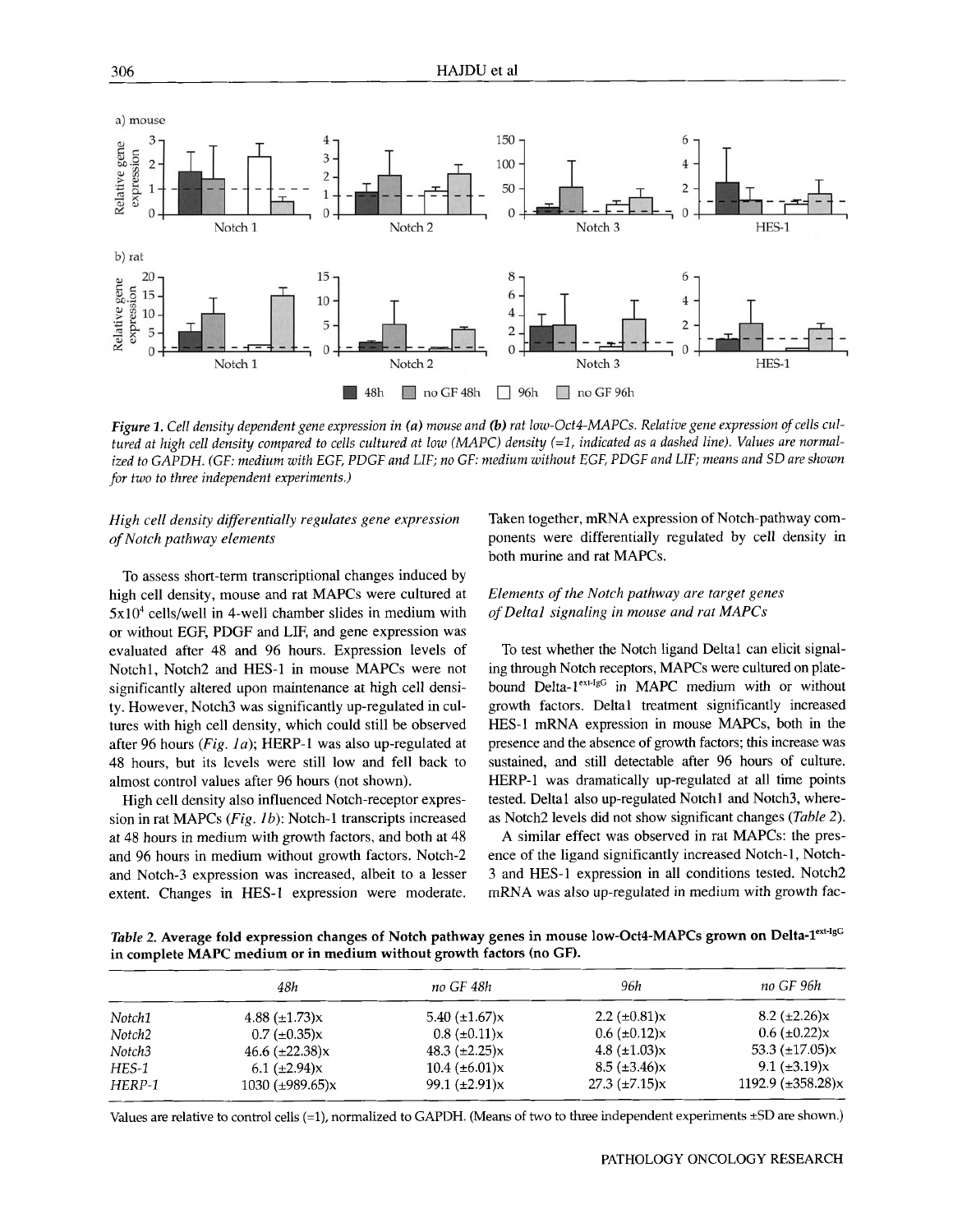|                    | 48h                    | no GF 48h                     | 96h                            | no GF 96h             |
|--------------------|------------------------|-------------------------------|--------------------------------|-----------------------|
| Notch1             | $26.10 \ (\pm 9.83)x$  | 24.68 $(\pm 0.48)x$           | $31.47 \ (\pm 4.83)x$          | 12.64 $(\pm 4.60)x$   |
| Notch <sub>2</sub> | 1.14 $(\pm 0.46)x$     | $0.75$ ( $\pm 0.22$ )x        | $3.53 \ (\pm 1.27)x$           | $0.60 \ (\pm 0.05)x$  |
| Notch3             | $88.15 \ (\pm 57.71)x$ | $172.50 \ (\pm 66.42) \times$ | $259.54 \ (\pm 137.88) \times$ | 216.92 $(\pm 60.31)x$ |
| HES-1              | 4.83 $(\pm 2.34)x$     | 3.86 $(\pm 0.36)x$            | 5.84 $(\pm 0.77)x$             | 4.29 $(\pm 0.33)x$    |

*Table 3. A*verage fold expression changes of Notch pathway genes in rat low-Oct4-MAPCs grown on Delta-1<sup>ext-1gG</sup> in **complete MAPC medium or in medium without growth factors (no GF).** 

Values are relative to control cells (=1), normalized to GAPDH. (Means of two to three independent experiments ±SD are shown.)

tors at 96 hours *(Table 3).* Thus, we can conclude that several components of the Notch pathway are transcriptional targets of Notch-signaling itself.

Deltal treatment had an impact on cell morphology as well (Fig.2.). In mouse cell cultures, control cells exhibited an organized, islet-like pattern on the second day after seeding; this structure was loosened in ligand-treated cells. More strikingly, control rat cells acquired a polygonal shape and were confluent, whereas cells grown on Deltal retained an elongated, slightly irregular shape, exhibiting a lower cell density and more detached cells than in control cultures.

# *Discussion*

Notch has been widely studied in the context of stem cells, hoping that specific modulation of the signal may provide an *in vitro* tool for stem cell expansion and for the manipulation of lineage specific differentiation in the future. This may be of special interest in MAPCs, where in particular for populations that express relatively low levels of the ESC transcription factor  $POU5F1 - large$ scale culturing has been difficult because of the requirement of low cell density.

We demonstrated that most Notch-signaling components are present in mouse and rat low-Oct4-MAPCs. Presenilins, Notchl, 2 and 3 receptors, Jaggedl (and to a lesser extent, Jagged2 and Deltal ligands), CBF1, the target gene HES-1 and regulator molecules such as Numb, Lunatic Fringe and Radical Fringe were all detected; thus, it can be concluded that MAPCs possess the necessary elements required for a functional and fine-tunable Notch signal. In line with our results on rodent cells, human MAPCs have previously also been shown to express substantial Notchl,2,3 and Jaggedl, but little Deltal and Jagged2; however, human MAPCs also expressed some Delta4.<sup>39</sup> In comparison, we found that mouse ESCs expressed substantially higher levels of Notch3 and lower levels of Notch2 than mouse low-Oct4- MAPCs, which corresponds well with previously published results, where Notchl and 3, and lower levels of Notch2 were reported in ESCs.<sup>40,16</sup> These data suggest that, although stem cells share a number of functioning genes which contribute to their "stemness, $41$  these characteristic signatures may vary to some extent according to stem cell type.

Cell density had an impact on the expression of some signaling elements in low-Oct4 rodent MAPCs: Notch3 (as our previous unpublished microarray data suggested) and HERP transcripts increased following culture of low-Oct4 mouse MAPCs for 48-96h at high density, whereas expression of Notch1, Notch2, and  $-$  to a lesser extent  $-$  Notch3 was increased in low-Oct4 rat MAPCs cultured for 48-96h at high cell density. At least some of these changes are transient, as expression of some of these transcripts returned to baseline levels at 96 hours of culture at high density. The presence or absence of growth factors did not have a consistent impact on the expression of Notch pathway elements, however, they may, in some cases, help sustain cell density dependent transcriptional changes for longer time periods.

Notch signaling may have different target genes in distinct cell types.<sup>4</sup> Immobilized Delta1 initiated signaling through Notch receptors in rodent MAPCs, and in addition to HES-1 (and HERP-1 in mouse cells), expression of Notchl and Notch3 were increased. Deltal was also reported to induce HES-1 and Notch3 expression in human CD34+ early hematopoetic cells, $42$  which suggests that Notch3 may also be a conserved Notch target in several species and cell types. Whether Notchl and Notch3 are directly or indirectly regulated by Deltal has yet to be determined. These transcriptional changes probably comprise a part of a biological feedback loop, which contributes to the tight control of cellular processes.

Notably, HES-1 and Notchl were present in low density mouse MAPC cultures whereas HERP-1 and Notch3 were expressed at low levels, but all of them were inducible upon stimulation with Deltal. One possibility is that HES-1 expression is maintained by Notch-independent mechanisms when cells have little contact with each other. In fact, the  $TGF\beta$ , the JNK and the Ras/MAPK signaling pathways were shown to regulate HES-1 in epithelial, endothelial and neuroblastoma cell types, respectively.<sup>43-45</sup> The up-regulation of HERP-1 and other target genes may require Notch-signaling mediated by ligands in the environment, and specific transcriptional changes may depend on signaling strength, time and other factors such as the presence and type of serum.<sup>46</sup>

The role of Notch during differentiation is not yet fully known. Yu et al found that HES-1 expression was up-reg-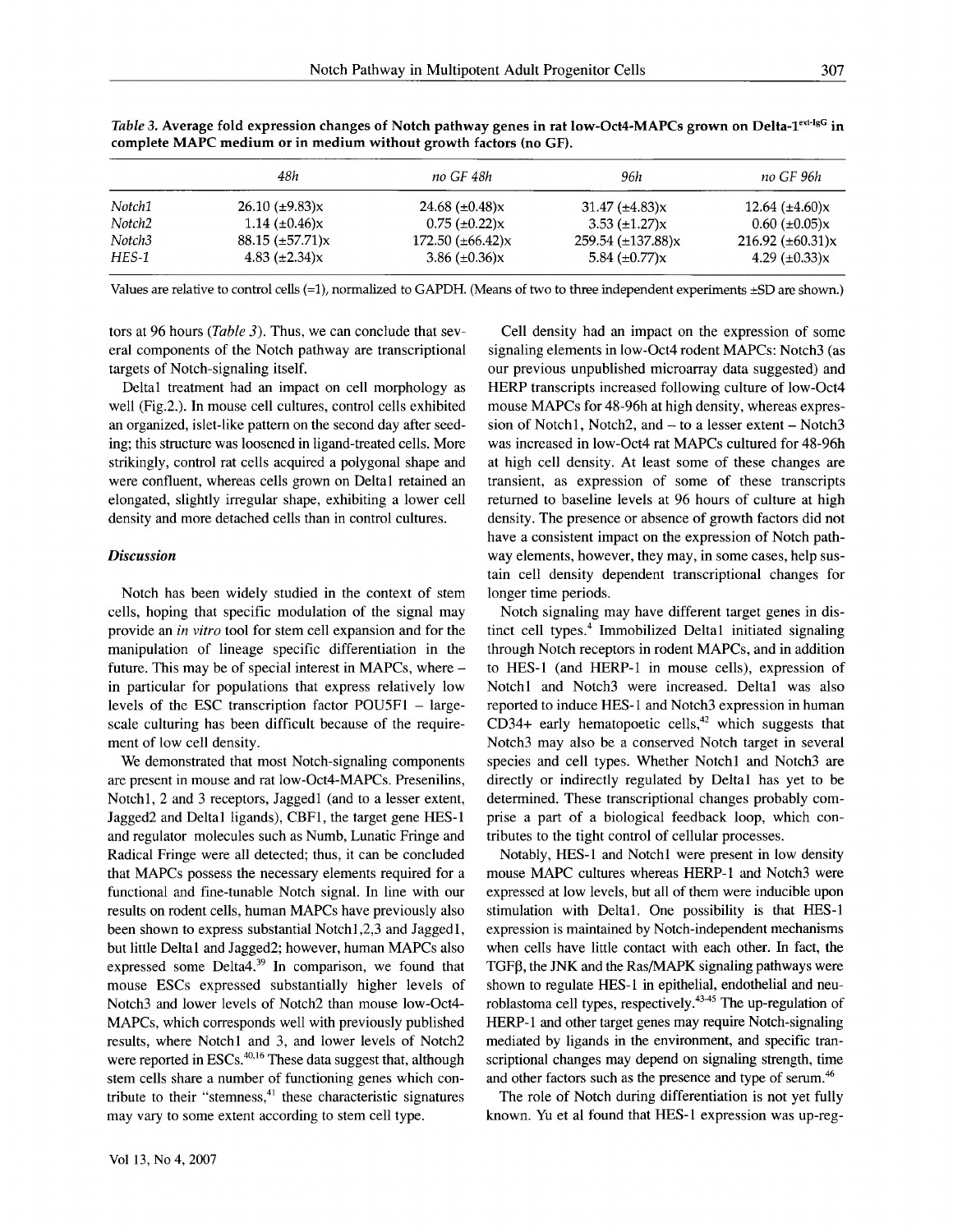

b) rat

*Figure 2. Morphology of low-Oct4-MAPCs treated with Deltal Iigand for 2 days; (a) mouse, (b) rat cells (magnification: 200x; representative photos are shown).* 

ulated in human hematopoetic stem cells compared to more mature progenitors.<sup> $47$ </sup> In contrast, Noggle et al reported the activation of Notch signaling in cells differentiating from human embryonic stem cells.<sup>15</sup> In preliminary experiments, Notch1, Notch3, Notch4, Jagged1, HES-1 and Numb transcripts increased remarkably by day 14 during neuronal differentiation of rat MAPCs, whereas Jagged2 was down-regulated (our unpublished observations), and some of these changes may also be attributable to an increase in Notch activity. Notch activation alone (in the absence of differentiation inducing conditions) was not sufficient to promote differentiation into a specific cell lineage, as determined by screening for the presence of lineage specific transcription factors (our unpublished observations), however, longer time periods may be necessary to detect such changes.

Taken together, we identified the components of the Notch-pathway in rodent low-Oct4 multipotent adult progenitor cells, and showed that the signaling pathway can be modulated in *in vitro* culture systems. Mouse and rat HES-

1 and mouse HERP-1 were shown to be transcriptional target genes of the signal in MAPCs. In addition, Notchl and Notch3 receptors themselves were targets of Notch-signaling in both mouse and rat MAPCs as well. However, the exact transcriptional changes and functional consequences may be species specific. Future studies elucidating the function of Notch in cell fate specification in MAPCs, as well as investigation of Notch signaling pathways in MAPCs expressing different levels of Oct4 will lead to a more thorough understanding of stem cell biology, which - hopefully - will result in the development of practical applications in cell therapy.

## *Acknowledgement*

The Delta-1<sup>extlgG</sup> ligand was kindly provided by Irwin D. Bernstein (Fred Hutchinson Cancer Center, Seattle, WA, USA). The R1 mouse embryonic cell line was a kind gift from Dr. Janet Rossant (Mount Sinai Hospital, Toronto, Canada). I would like to thank April Breyer and Laura Lien for help with cell cultures and Mark Blackstad for help with PCR.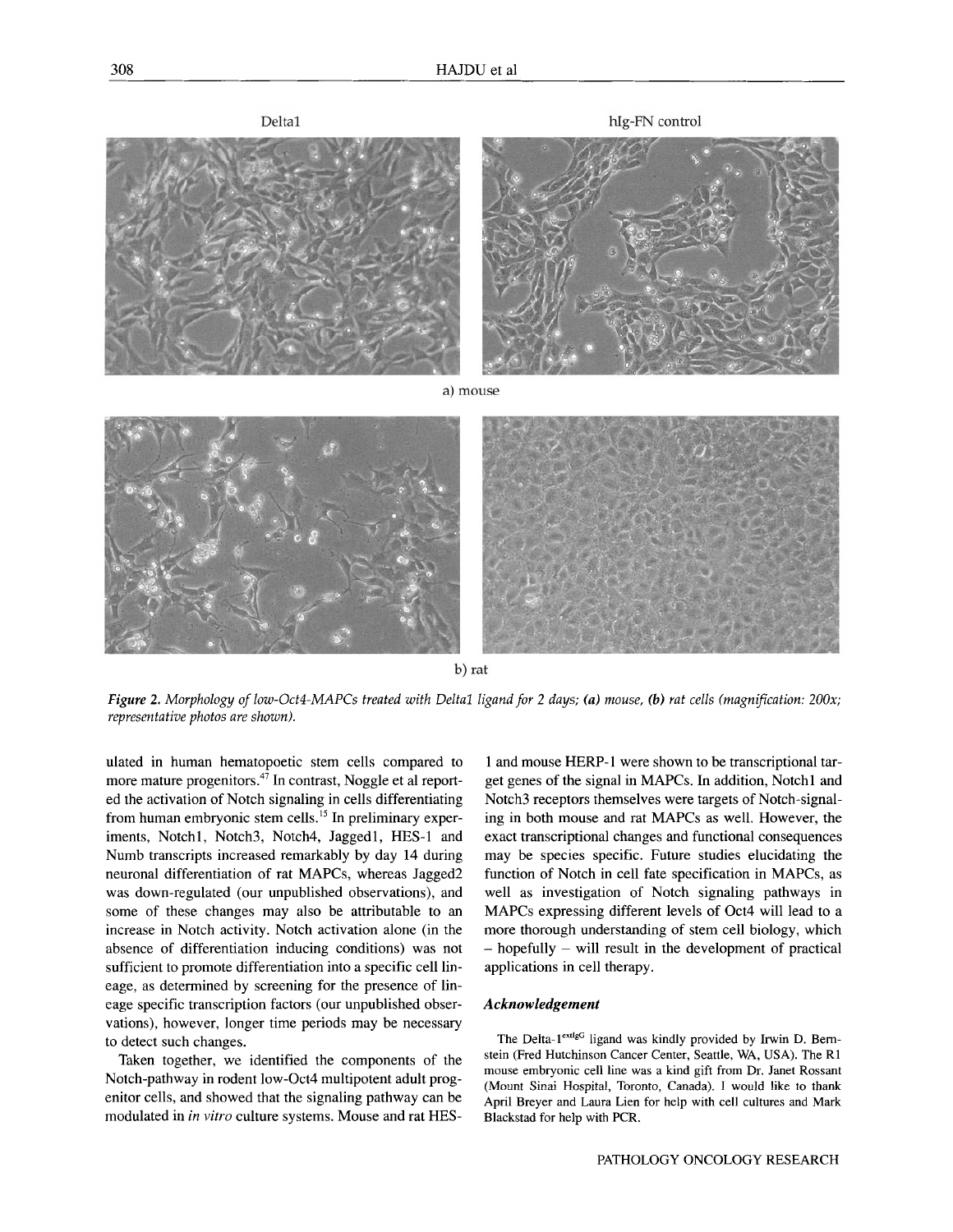#### *References*

- 1. Artavanis-Tsakonas S, Rand MD, Lake RJ: Notch signaling: cell fate control and signal integration in development. Science 284: 770-776, 1999.
- *2. Mumm JS, Kopan R:* Notch Signaling: From the Outside In. Dev Biol 228: 151-165, 2000.
- *3. Jarriault S, Brou C, Logeat F, Schroeter EH, Kopan R, Israel A:* Signalling downstream of mammalian Notch. Nature 377: 355-358, 1995.
- *4. Iso T, Kedes L, Hamamori Y:* HES and HERP Families: Multiple Effectors of the Notch Signaling Pathway. J Cellular Physiol 194: 237-255, 2003.
- *5. Fischer A, Gessler M:* Delta-Notch and then? Protein interactions and proposed modes of repression by Hes and Hey bHLH factors. Nucleic Acids Res 35: 4583-4596, 2007.
- *6. Liu WH, Lai MZ:* Deltex Regulates T-Cell Activation by Targeted Degradation of Active MEKK1. Mol Cell Biol 25: 1367- 1378, 2005.
- *7. Kojika A, Griffin JD:* Notch receptors and hematopoiesis. Exp Hematol 29: 1041-1052, 2001.
- *8. Anderson AC, Kitchens EA, Chan SW, St. Hill C, Jan YN, Zhong W, Robey EA:* The Notch Regulator Numb Links the Notch and TCR Signaling Pathways. J Immunol 174: 890-897, 2005.
- *9. Hicks C, Johnston SH, diSibio G, Collazo A, Vogt TF, Weinmaster G:* Fringe differentially modulates Jaggedl and Deltal signaling through Notch1 and Notch2. Nature Cell Biol 2: 515-520, 2000.
- 10. *Milner LA, Bigas A:* Notch as a Mediator of Cell Fate Determination in Hematopoiesis: Evidence and Speculation. Blood 93: 2431-2448, 1999.
- *11. Gaiano N, Fishell G: The* Role of Notch in Promoting Glial and Neural Stem Cell Fates. Annu Rev Neurosci 25: 471-490, 2002.
- 12. *Chiba S:* Concise Review: Notch Signaling in Stem Cell Systems. Stem Cells 24: 2437-2447, 2006.
- *13. Karanu FN, Yuefei L, Gallacher L, Sakano S, Bhatia M:* Differential response of primitive human CD34- and CD34+ hematopoietic cells to the Notch ligand Jagged-1. Leukemia 17: 1366-1374, 2003.
- 14. Walsh J, Andrews PW: Expression of Wnt and Notch pathway genes in a pluripotent human embryonal carcinoma cell line and embryonic stem cells. APMIS 111: 197-211, 2003.
- 15. *Noggle SA, Weiler D, Condie BG:* Notch Signaling Is Inactive but Inducible in Human Embryonic Stem Cells. Stem Cells 24: 1646-1653, 2006.
- *16. Rho JY Yu K, Han JS, Chae J1, Koo DB, Yoon HS, Moon SY, Lee KK, Han YM:* Transcriptional profiling of the developmentally important signalling pathways in human embryonic stem cells. Human Reproduction 21: 405-412, 2006.
- 17. *Tokunaga A, Kohyama J, Yoshida T, Nakao K, Sawamoto K, Okano H:* Mapping spatio-temporal activation of Notch signaling during neurogenesis and gliogenesis in the developing mouse brain. J Neurochem 90: 142-154, 2004.
- 18. Androutsellis-Theotokis A, Leker RR, Soldner F, Hoeppner DJ, *Ravin R, Poser SW, Rueger MA, Bae SK, Kittappa R, McKay RDG:* Notch signalling regulates stem cell numbers in vitro and in vivo. Nature 442: 823-826, 2006.
- 19. *Hitoshi S, Alexson T, Tropepe V, Donoviel D, Elia AJ, Nye JS, Conlon RA, Mak TW, Bernstein A, van der Kooy D:* Notch pathway molecules are essential for the maintenance, but not the generation, of mammalian neural stem cells. Genes Dev 16: 846-858, 2002.
- 20. *Fan X, Matsui W, Khaki L, Stearns D, Chun J, Li YM, Eberhart CG:* Notch Pathway Inhibition Depletes Stem-like Cells and

Blocks Engraftment in Embryonal Brain Tumors. Cancer Res 66: 7445-7452, 2006.

- 21. *Duncan AW, Rattis FM, DiMascio LN, Congdon KL, Pazianos G, Zhao C, Yoon K, Cook JM, Willert K, Gaiano N, Reya T:* Integration of Notch and Wnt signaling in hematopoietic stem cell maintenance. Nature Immunology 6:314-322, 2005.
- 22. *Mungamuri SK, Yang XH, Thor AD, Somasundaram K: Survival Signaling by Notchl :* Mammalian Target or Rapamycin (mTOR)-Dependent Inhibition of p53. Cancer Res 66: 4715- 4724, 2006.
- 23. *Nagao M, Sugimori M, Nakafuku M:* Crosstalk between Notch and growth factor/cytokine signaling pathways in neural stem cells. Mol Cell Biol 27: 3982-3994, 2007.
- 24. *Varnum-Finney B, Xu L, Brashem-Stein C, Nourigat C, Flowers D, Bakkour S, Pear WS, Bernstein 1D:* Pluripotent, cytokinedependent, hematopoietic stem cells are immortalized by constitutive Notch1 signaling. Nature Medicine 6: 1278-1281, 2000.
- 25. *Jones P, May G, Healy L, Brown J, Hoyne G, Delassus S, Enver*  T. Stromal Expression of Jagged 1 Promotes Colony Formation by Fetal Hematopoietic Progenitor Cells. Blood 92:1505-1511, 1998.
- 26. *Karanu FN, Murdoch B, Miyabayashi T, Ohno M, Koremoto M, Gallacher L, Wu D, ltoh A, Sakano S, Bhatia M:* Human homologues of Delta-1 and Delta-4 function as mitogenic regulators of primitive human hematopoietic cells. Blood 97: 1960-1967, 2000.
- 27. *Walker L, Lynch M, Silverman S, Fraser J, Boulter J, Weinmaster G, Gasson JC: The* Notch/Jagged Pathway Inhibits Proliferation of Human Hematopoietic Progenitors In Vitro. Stem Cells 17: 162-171, 1999.
- 28. *Lanner F, Sohl M, Farnebo F:* Functional arterial and venous fate is determined by graded VEGF signaling and notch status during embryonic stem cell differentiation. Arterioscler Thromb Vasc Biol 27: 487-493, 2007.
- 29. *Gruen L, Grabel L:* Concise review: scientific and ethical roadblocks to human embryonic stem cell therapy. Stem Cells 24: 2162-2169, 2006.
- 30. *Dezawa M, Kanno H, Hoshino M, Cho H, Matsumoto N, ltokazu Y, Tajima Y, Yamada H, Sawada H, Ishikawa H, Mimura T, Kitada M, Suzuki Y, Ide C:* Specific induction of neuronal cells from bone marrow stromal cells and application for autologous transplantation. J Clin Invest 113:1701-1710, 2004.
- *31. Reyes M, Lund T, Lenvik T, Aguiar D, Koodie L, Verfaillie CM:*  Purification and ex vivo expansion of postnatal human marrow mesodermal progenitor cells. Blood 98: 2615-2625, 2001.
- 32. *Jiang Y, Jahargirdar BN, Reinhardt RL, Schwartz RE, Keene, CD, Ortiz-Gonzalez XR, Reyes M, Lenvik T, Lund T, Blackstad M, Du J, Aldrich S, Lisberg A, Low WC, Largaespada DA, Verfaillie CM:* Pluripotency of mesenchymal stem cells derived from adult marrow. Nature 418: 41-49, 2002.
- 33. *Jiang Y, Vaessen B, Lenvik T, Blackstad M, Reyes M, Verfaillie CM:* Multipotent progenitor cells can be isolated from postnatal murine bone marrow, muscle, and brain. Exp Hematol 30: 896-904, 2002.
- 34. *Schwartz RE, Reyes M, Koodie L, Jiang Y, Blackstad M, Lund T, Lenvik T, Johnson S, Hu WS, Verfaillie CM:* Multipntent adult progenitor cells from bone marrow differentiate into functional hepatocyte-like cells. J Clin Invest 109: 1291-1302, 2002.
- 35. *Jiang Y, Henderson D, Blackstad M, Chen A, Miller RF, Verfaillie CM:* Neuroectodermal differentiation from mouse multipotent adult progenitor cells. Proc Natl Acad Sci USA 100 Suppl 1: 11854-11860, 2003.
- 36. *Breyer A, Estharabadi N, Oki M, Ulloa F, Nelson-Holte M, Lien L, Jian Y:* Multipotent adult progenitor cell isolation and culture procedures. Exp Hematol 34: 1596-1601, 2006.